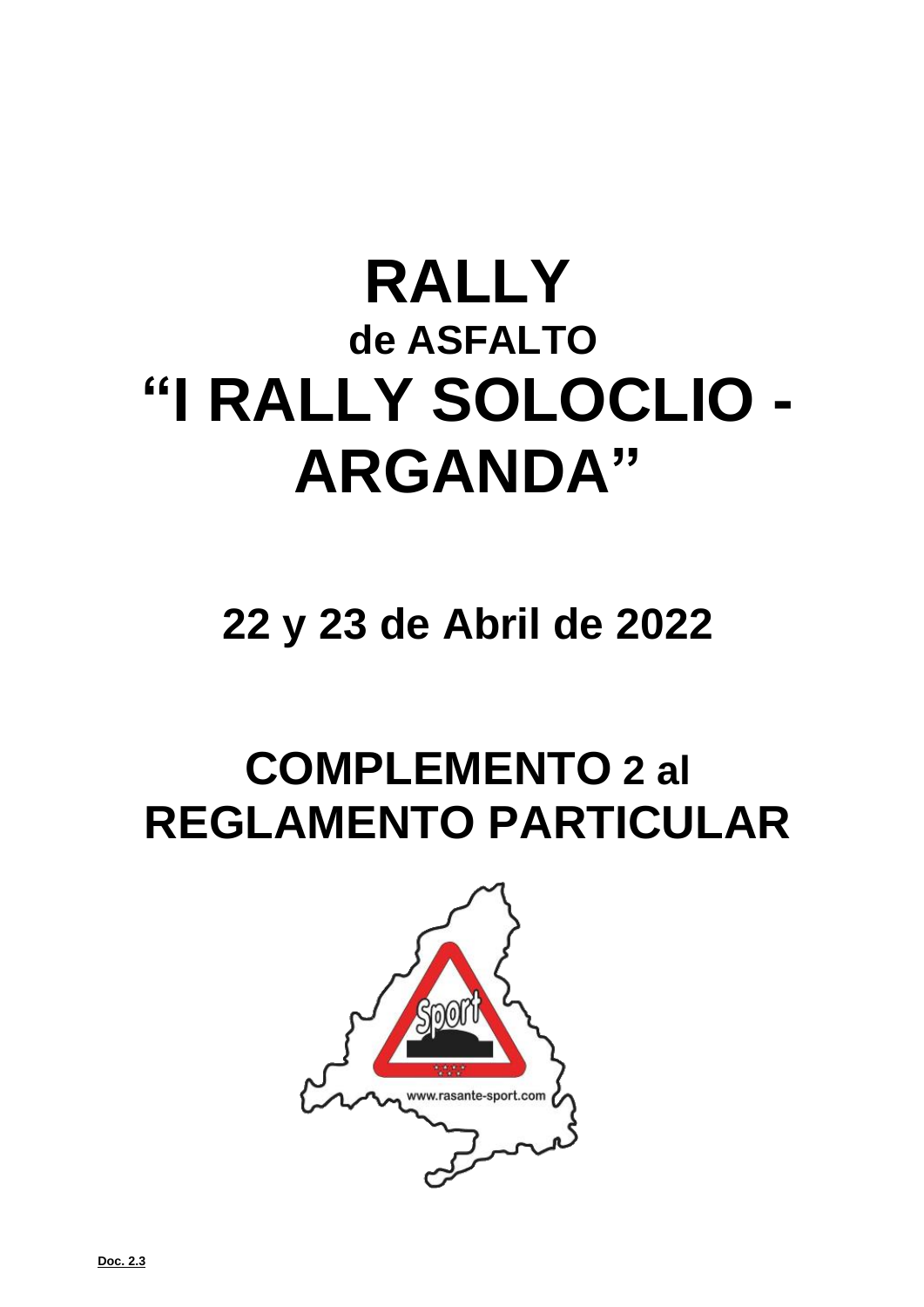

#### **Rallysprint de Asfalto "I Rally SOLOCLIO - Arganda" COMPLEMENTO 1**

22 y 23 de Abril de 2022



#### **1. OFICIALES**

| C. DEPORTIVOS Presidente:   | <b>MARCOS EXEREZ</b>         | CD-0041-M  |
|-----------------------------|------------------------------|------------|
|                             | <b>JOSE ANTONIO COLLAR</b>   | CD-0002-M  |
|                             | <b>GEMA MARTIN</b>           | CD-0247-M  |
| DIRECCION DE CARRERA        | <b>JOSE MANUEL BORDALLO</b>  | DC-0040-M  |
| ADJUNTO SEGURIDAD           | <b>JULIO AVILA DIAZ</b>      | DC-0160-M  |
| <b>SECRETARIA</b>           | <b>JAVIER SECADES PASTOR</b> | SC-0187-M  |
| JEFE DE CRONOMETRAJE        | MARIA JESUS GAMAZO GOMEZ     | JOB-0151-M |
| <b>TECNICOS</b>             | FRANCISCO JOSE CORDOBA       | OC 0017 M  |
| <b>TECNICOS</b>             | <b>JOSE MANUEL VILLASECA</b> | OC-0177-M  |
| <b>TECNICOS</b>             | <b>VICTOR HERRERA</b>        | OC-0130M   |
| <b>JEFE TECNICOS</b>        | JOSE MANUEL ESTEBAN DUEÑAS   | JOC-126-M  |
| SALIDA/ENTRADA              | JOSE MARÍA FERNANDEZ GAMAZO  | OB-0186-M  |
| <b>REAGRUPAMIENTO</b>       | <b>IVAN CAMPOS</b>           | OB-0081-M  |
| <b>REAGRUPAMIENTO</b>       | ALMUDENA COB                 | OB-0082-M  |
| JEFE DE ASISTENCIA / PARQUE | ADORACIÓN GAMAZO GÓMEZ       | JDA-0256-M |
|                             |                              |            |

TRAMO A-D

| TRAMO A-D        | <b>SALIDA</b>       |     | JA CESAR JIMENEZ                                      | JDA-0266-M     |
|------------------|---------------------|-----|-------------------------------------------------------|----------------|
| TRAMO A-D        | <b>SALIDA</b>       |     | OB ANA BELÉN BARROSO MECATI                           | OB-038-M       |
| TRAMO A-D        | C. HORARIO          |     | OB DANIEL FRAGA GARCIA                                | OB-107-M       |
| TRAMO A-D        | C. HORARIO          |     | OB CARLOS MONTERO BALLESTEROS                         | OB-0044-M      |
| TRAMO A-D R1     | PUESTO 1            | OD. | JUAN LUIS PIZARRO                                     | OD-0061-M      |
| TRAMO A-D R2     | PUESTO <sub>2</sub> |     | OD ESTHER ESCRIBANO                                   | OD-025-M       |
| TRAMO A-D R3     | PUESTO <sub>3</sub> |     | OD MIGUEL ANGEL CABELLO FERNANDEZ                     | OD-0025-MU     |
| TRAMO A-D R4     | PUESTO 4            | OD. | Irene Gonzales Sanchez                                | $OD-23-CM$     |
| TRAMO A-D R5     | PUESTO 5            | OD. | JUAN MANUEL RUBIO BELLOT                              | OD 105-M       |
| TRAMO A-D        | <b>LLEGADA</b>      |     | OB FERNANDO MARTINEZ CORDERO                          | <b>OB-99-M</b> |
| TRAMO A-D        | <b>LLEGADA</b>      | OB. | VICTOR HERRERA                                        | OD-0130M       |
| TRAMO A-D        | <b>STOP</b>         |     | OB FRANCISCO SEVILLEJA                                | OB-0072-M      |
| TRAMO A-D        | <b>STOP</b>         | OB. | <b>JULIA ROMERO SEVILLEJA</b>                         | OB-0335-M      |
|                  |                     |     |                                                       |                |
| <b>TRAMO B-C</b> |                     |     |                                                       |                |
| -------          |                     |     | $\cdots$ $\cdots$ $\cdots$ $\cdots$ $\cdots$ $\cdots$ |                |

| TRAMO B-C  | <b>SALIDA</b> | JA ANTONIO GONZALEZ         | JDA-238-M |
|------------|---------------|-----------------------------|-----------|
| TRAMO B-C  | <b>SALIDA</b> | OB ALBERTO RODRIGUEZ CHACON | OB-17-CM  |
| TRAMO B-C. | C. HORARIO    | OB SERGIO MARRASON MADONAL  | OB-12-CM  |
|            |               | Página 1 de 2               |           |